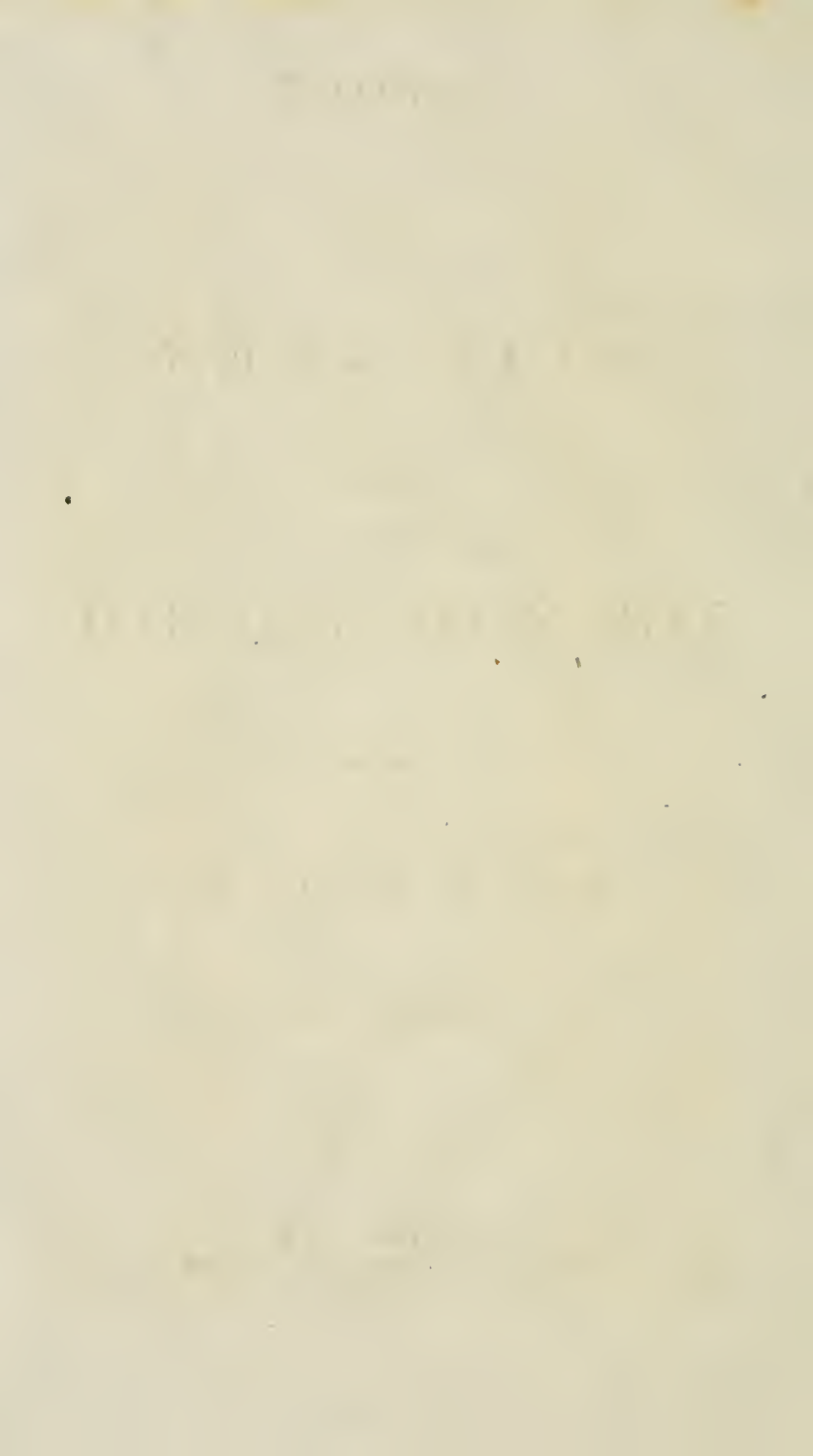#### REPORT.

The Selectmen credit the town for the year ending March, 1865, as follows:

| By list of taxes assessed April, 1864,       | \$6.207 78 |
|----------------------------------------------|------------|
| cash received on taxes assessed April, 1863, | 402 70     |
| eash in the treasury April 1, 1864,          | 1.654 21   |
| cash received for use of the town house,     | 340        |
| cash received of United States for bounty,   | 744 00     |
| literary fund,                               | 85 12      |
| cash received for State notes,               | 5.200 00   |
| State aid to soldiers' families.             | 1.340 00   |
| Licences.                                    | 15 00      |
| Non-resident highway tax,                    | 3 94       |
| School house tax, No. 2,                     | 60 53      |
|                                              |            |

<sup>\$15,716 68</sup> 

#### For individual substitutes-

J. T. Sanborn, S. K. Mason, J. M. Bishop, David Mason, S. W. Swett, Milo Fellows, Woodbury Sleeper, L. W. Fling, G. M. Cavis, W. C. Goodwin, B. L. Wells, D. P. Prescott, M. W. Favor, L. N. Heath, G. W. White, Charles Wells, J. P. Dustin, D. Y. Emmons, and Frederic Kidder, \$100 each, \$1.900 00

For money hired of-

| Mary and George Fellows, | \$400 00 |
|--------------------------|----------|
| Abram D. Locke,          | 1.100 00 |
| Samuel S. Fellows,       | 2.500 00 |
| Amanda J. Rollins,       | 1.000 00 |
| Aaron Sleeper,           | 1.10000  |
| B. Q. Fellows,           | 600 00   |
| E. W. Cheney,            | 1.200 00 |
| do.                      | 500 00   |
| Orpha Sleeper,           | 217C     |
| do.                      | 100 00   |
| Daniel Sleeper,          | 80 00    |
| Abram D. Locke,          | 400 00   |
| David Calley,            | 300 00   |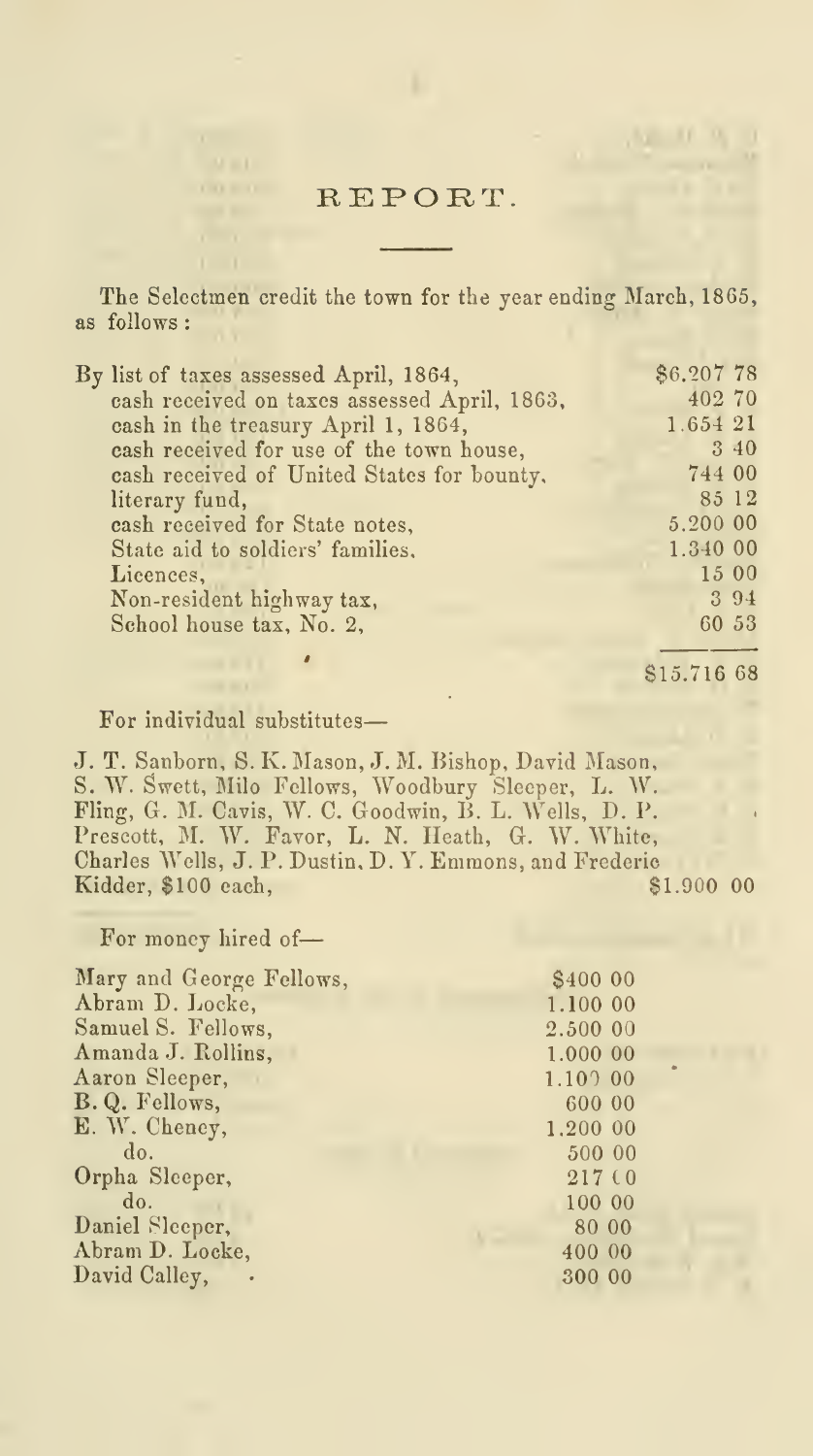| C. N. Drake,               | 140 00   |             |
|----------------------------|----------|-------------|
| Ebenezer Kendall,          | 100 00   |             |
| Ira S. Chase,              | 300 00   |             |
| William J. Muzzey,         | 60 00    |             |
| Sarah N. Roby,             | 100 00   |             |
| S. S. Fellows,             | 300 00   |             |
| Mechanicks Bank,           | 3.000 00 |             |
| Moses W. Merrill,          | 303 00   |             |
| Rufus Eaton,               | 100 00   |             |
| David Mason,               | 800 CO   |             |
| do.                        | 900 00   |             |
| O. F. Morse,               | 1.440 00 |             |
| A. D. Locke,               | 100 00   |             |
| George W. Berry,           | 60 00    |             |
| B. Q. Fellows,             | 400 00   |             |
| David Follansbee,          | 200 00   |             |
| Calvin Cass,               | 225 00   |             |
| Harriet Whittemore,        | 128 00   |             |
| Clark Merrill              | 100 00   |             |
| <b>O. S. Hall,</b>         | 100 00   |             |
| Luther C. Bailey and wife, | 150 00   |             |
| B. F. Robinson,            | 275 00   |             |
| S. H. Rollins,             | 200 00   |             |
| Woodbury Sleeper,          | 240 00   |             |
| A. D. Locke,               | 800 00   |             |
| Calvin Swett,              | 325 00   |             |
| S. K. Mason,               | 235 86   |             |
| S. K. Mason,               | 300 00   |             |
| F. G. Currier,             | 1.000 00 |             |
| $G. W.$ Dow.               | 400 00   |             |
|                            |          | \$22.278 86 |

Whole amount received,

\$39.895 54

Disbursements of the Selectmen.

| Paid State tax, | \$1.34000                                                                                                                                                                                                                            |           |  |
|-----------------|--------------------------------------------------------------------------------------------------------------------------------------------------------------------------------------------------------------------------------------|-----------|--|
| County tax,     | 501 50                                                                                                                                                                                                                               |           |  |
|                 | <u>and the company of the company of the company of the company of the company of the company of the company of the company of the company of the company of the company of the company of the company of the company of the com</u> | \$1.84150 |  |
|                 |                                                                                                                                                                                                                                      |           |  |

## Abatement of Taxes.

| Samuel Smith, 1864,        | \$408 |
|----------------------------|-------|
| Daniel Blackstone, 1861-2, | 4 56  |
| Wm. Wells, 1862,           | 2.07  |
| D. P. Nelson, 1862.        | 86    |
|                            |       |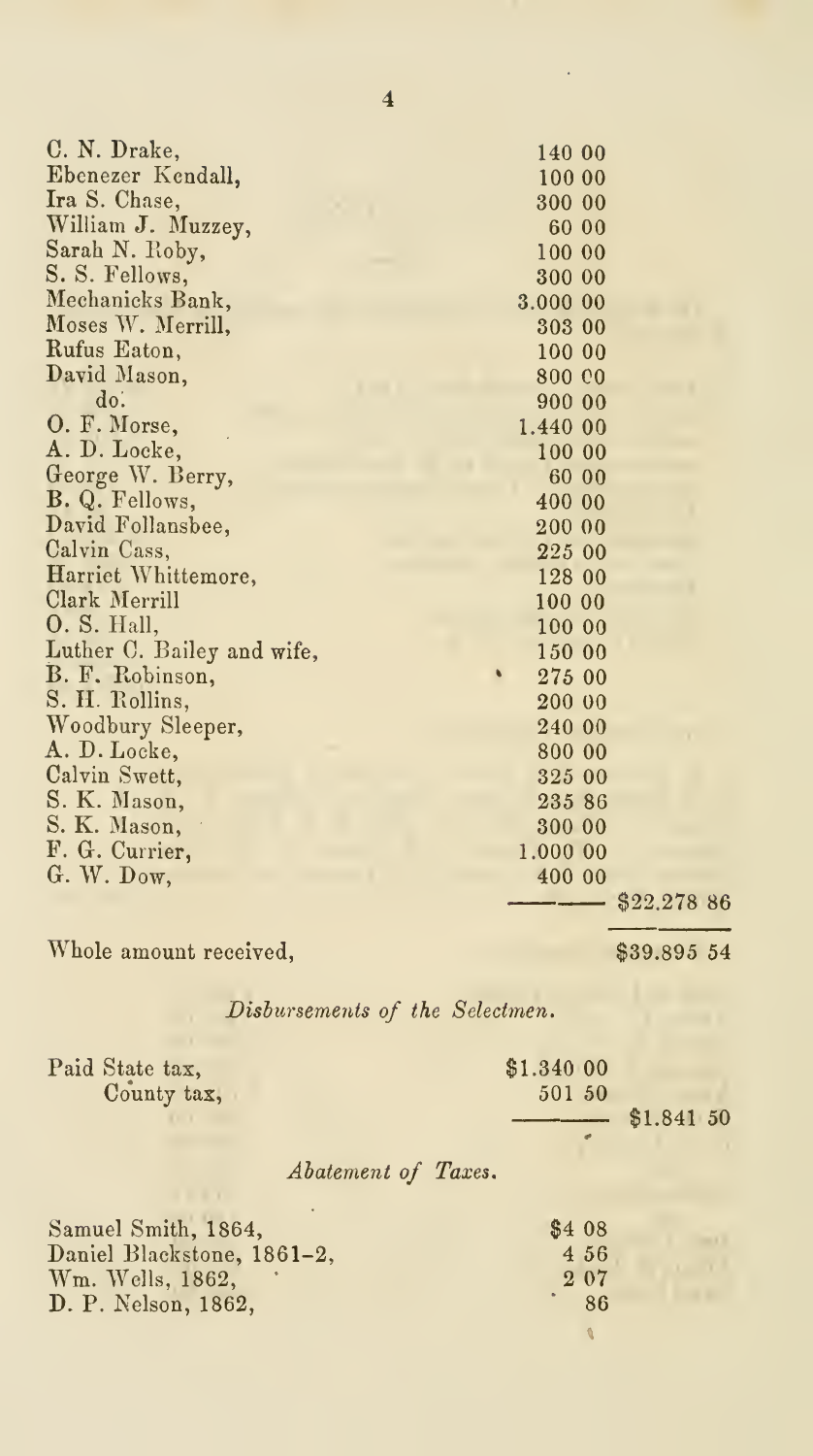| John F. Chase,        | 1863,           | 1 50  |
|-----------------------|-----------------|-------|
| H. A. Fellows,        | 66              | 234   |
| C. A. Holden,         | 66              | 5 75  |
| Uriah Kidder,         | 66              | 784   |
| George W. Manchester, | 66              | 6 0 9 |
| Charles Cheney,       | 56              | 234   |
| Daniel Blackstone,    | 66              | 3 75  |
| Dana Hadley,          | 66              | 3 75  |
| H. N. Smith,          | 66<br>$\bullet$ | 3 75  |
| L. D. Day,            | 66              | 3 75  |
| L. D. Shepherd,       | 66              | 3 75  |
| Green Tilton,         | 66              | 3 75  |
| Blanchard Clifford,   | 66              | 4 75  |
| Robert Dustin,        | $5 -$           | 3 75  |
| J.S. Roby,            | 66              | 3 75  |
| P. S. Drake,          | 1864,           | 7 20  |
| C. N. Drake,          | 66              | 4 0 4 |
|                       |                 |       |

\$83 42

\$769 78

| School Money. |  |  |
|---------------|--|--|
|---------------|--|--|

| District No. 1,<br>è | \$28 41 |
|----------------------|---------|
| 2,                   | 259 45  |
| 3,                   | 34 46   |
| 4,                   | 28 88   |
| 5,                   | 31 02   |
| 6,                   | 38 60   |
| 7,                   | 16 36   |
| 8,                   | 44 30   |
| 9,                   | 46 68   |
| 10,                  | 169 96  |
| 11,                  | 68 91   |
| Caleb Whittemore,    | 2 75    |
|                      |         |

Highways and Bridges.

| W. H. Folsom,       | \$15 07 |
|---------------------|---------|
| John Bean,          | 30 70   |
| Samuel H. Rollins,  | 29 74   |
| Ezekiel Follansbee, | 1 75    |
| Samuel Page,        | 53 41   |
| John Hastings,      | 62 95   |
| Alpheus Mitchel,    | 1 75    |
| John F. Vose,       | 2 00    |
| H. M. Emmons,       | 1791    |
| ö<br>C. H. Horn,    | 14 50   |

 $\lambda$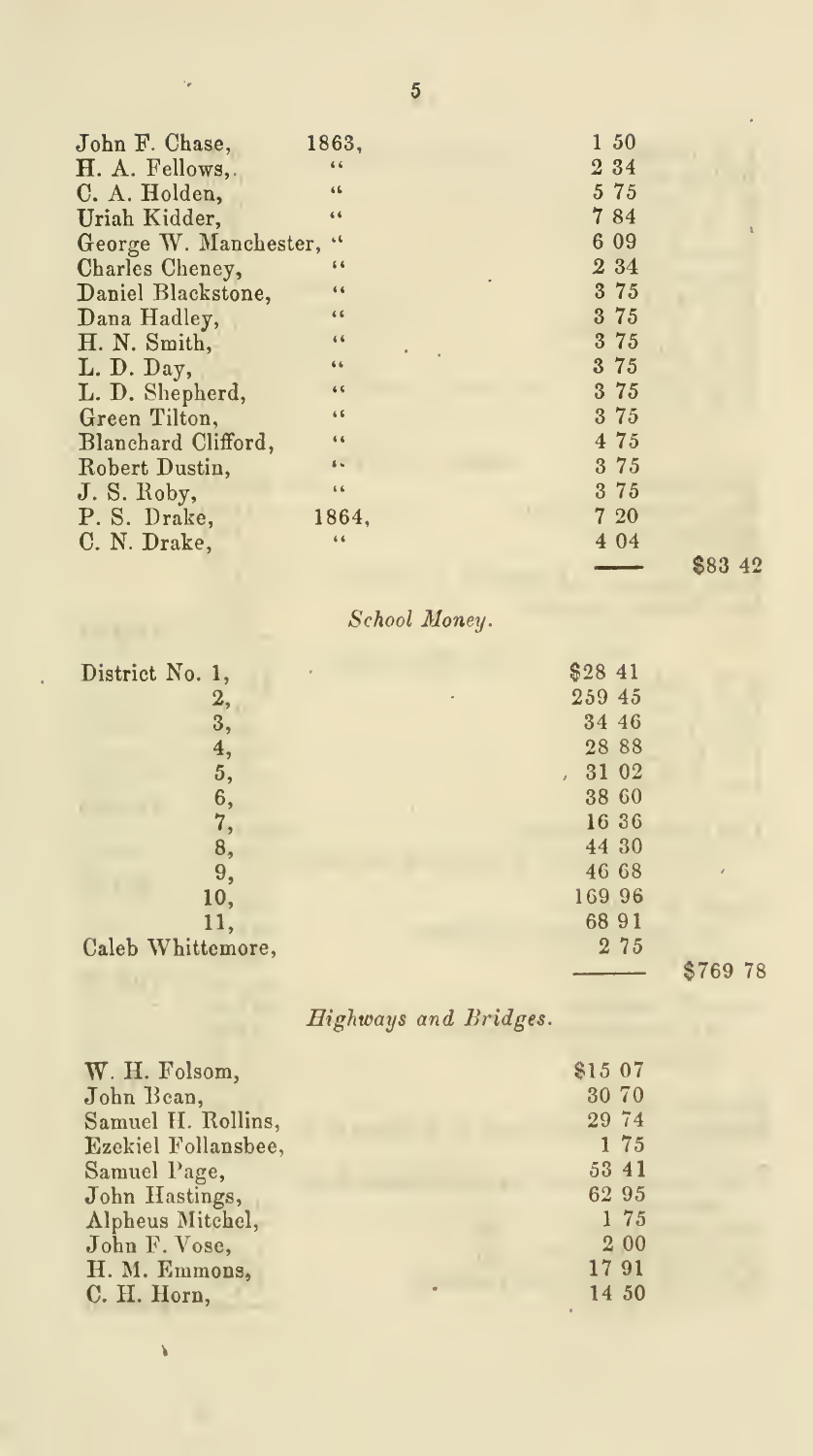|                                              | 6 00     |            |
|----------------------------------------------|----------|------------|
| I. K. George,                                | $6\,66$  |            |
| William Moor,                                | 699      |            |
| C. A. Gale,                                  |          |            |
| T. H. Wieomb,                                | 284      |            |
| Joseph Kidder,                               | 1 50     |            |
| Stephen Wells,                               | 380      |            |
| L. B. Hoyt,                                  | 8 10     |            |
|                                              | 9 76     |            |
| James T. Sanborn,                            | 8 77     |            |
| R. B. Rollins,                               | 7 50     |            |
| Rufus Page,                                  |          |            |
| R. H. Sawyer,                                | 9 0 0    |            |
|                                              |          | \$300 70   |
| Support of the Poor.                         |          |            |
|                                              | \$74 45  |            |
| Mary Swett,                                  | 51 00    |            |
| Mrs. Stephen Bohonon,                        | $77\;91$ |            |
| William Flanders,                            |          |            |
| William Sanborn,                             | 6688     |            |
| Helen Emmons and child,                      | 114 13   |            |
| Mrs. Celendia Emmons,                        | $28\,00$ |            |
|                                              |          | \$41237    |
| Town Officers' Bills.                        |          |            |
| J. M. Bishop,                                | \$15 00  |            |
|                                              | $50\;00$ |            |
| Kiah Wells,                                  | 725      |            |
| Samuel Berry,                                | 3000     |            |
| Levi D. Johnson,                             | $20\,00$ |            |
| Levi D. Johnson,                             |          |            |
|                                              |          | $$122\;25$ |
| Levi Bartlett. Selectman,                    | \$40 00  |            |
| time and expense in regulating enrolment,    | 15 00    |            |
|                                              |          | \$55 00    |
| Samuel H. Rollins,                           | \$45 00  |            |
| 32 days procuring substitutes,               | 64 00    |            |
| $\sim$ 66                                    | 60 80    |            |
| expense                                      |          | \$16980    |
|                                              | \$61 00  |            |
| James T. Sanborn,                            | 84 00    |            |
| 42 days procuring substitutes.               |          |            |
| 66<br>expense                                | 68 50    |            |
|                                              |          | \$213 50   |
| Expense, four days,                          | \$8 00   |            |
| Paid fare and board of men to Lebanon to be  |          |            |
| examined,                                    | 89 55    |            |
| Paid George Crawford, to go to Canada to get |          |            |
| substitutes,                                 | 100 00   |            |
| do.<br>Paid Nason Cass,                      | 75 55    |            |
| Paid Eugene Danforth, do.                    | 15 00    |            |
|                                              | 12 50    |            |
| Paid D. P. Prescott, for recruiting,         |          | \$300 60   |
|                                              |          |            |

ï

 $\overline{6}$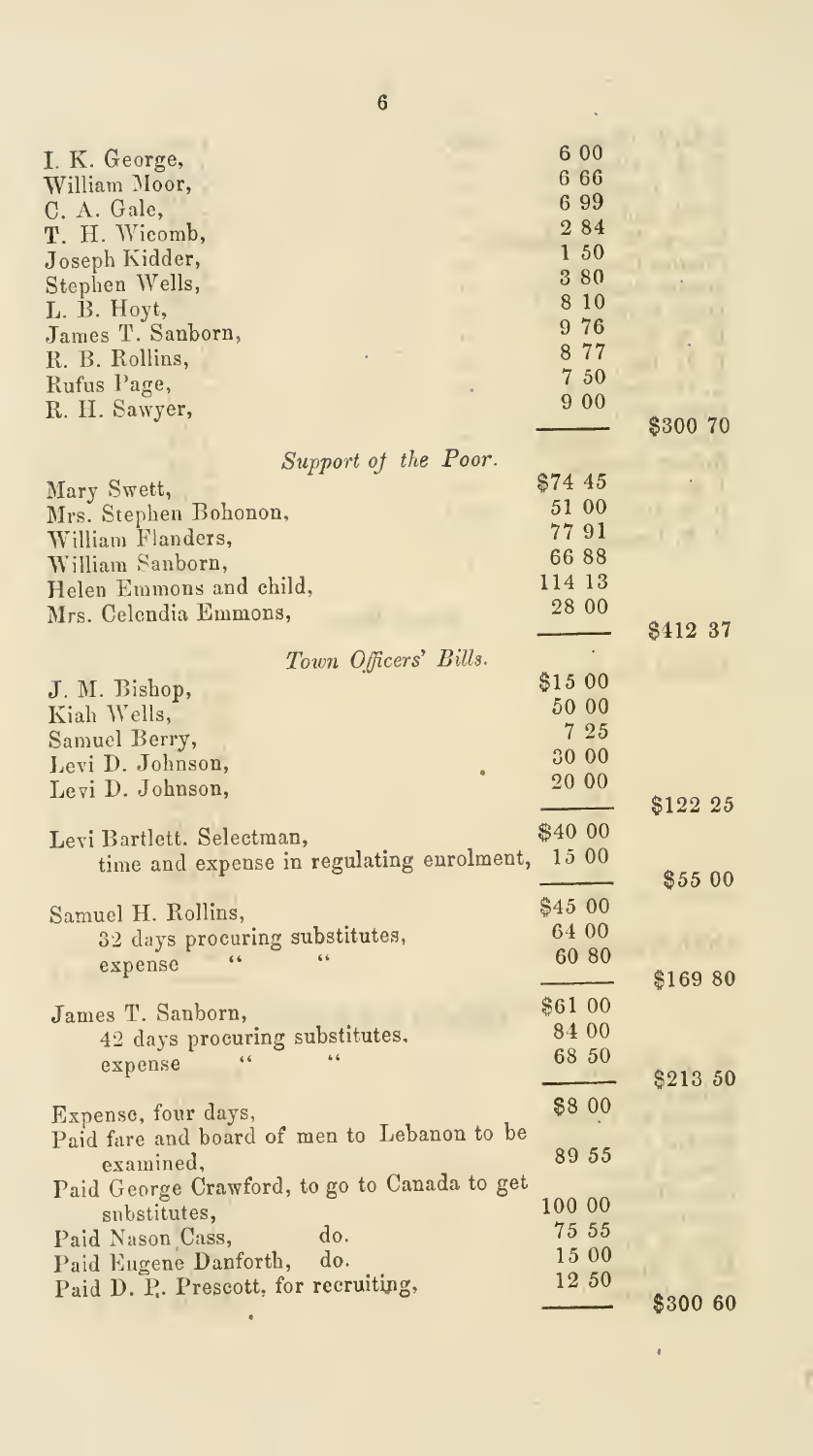#### Miscellaneous Expenses,

| Books and paper,                              | \$1207 |  |
|-----------------------------------------------|--------|--|
| Town reports,                                 | 20 00  |  |
| J. Burrows,                                   | 1793   |  |
| I. P. Hardy, road damage,                     | 7 00   |  |
| J. M. Bishop, school house tax.               | 52 14  |  |
| Loss for counterfeit money,                   | 5 00   |  |
| Moses Cheney, land damage,                    | 12 50  |  |
| Jos. S. Chase, cost in the Helen Emmons suit. |        |  |
| Geo. Prescott,                                | 3 00   |  |
| Jos. Kidder, committee on road,               | 4 00   |  |
| George W. Dow,                                | 2 00   |  |
| James T. Sanborn, wood,                       | 8 0 4  |  |
| For stamps and exemption papers.              | 1887   |  |
|                                               |        |  |

\$162 55

### Aid to families of Volunteers.

| Lucinda Prescott,     | \$40 00 |
|-----------------------|---------|
| Martha T. Randolph,   | 80 00   |
| Ermina Swett,         | 60 00   |
| Orinda C. Brown,      | 108 75  |
| Priscilla Sanders,    | 132 00  |
| Thomas E. Osgood,     | 100 00  |
| Margaret A. Laney,    | 40 00   |
| Susan B. Howe,        | 120 00  |
| Alexander Hutchinson. | 40 00   |
| Clarissa B. Damon,    | 60 00   |
| Sara Jaquith,         | 28 00   |
| Jennie Hutchinson,    | 40 00   |
| Emily Jane Marden,    | 120 00  |
| Almira Huse,          | 24 00   |
| M. B. Wallace,        | 8 0 0   |
| Ruth P. Simonds.      | 108 00  |
| Charles N. Drake.     | 48 00   |
| Julia Danforth,       | 40 00   |
| Hannah Dustin,        | 24 00   |
| Gilman Sanborn,       | 36 00   |
|                       |         |

\$1.256 75

Bounties paid to enlisted men and volunteers.

| Moses Ash.        | \$100 00 |
|-------------------|----------|
| Benjamin Sanders, | 175 00   |
| W. H. Eaton,      | 100 00   |
| Patrick Reedy,    | 75 00    |

 $M(A) = -A$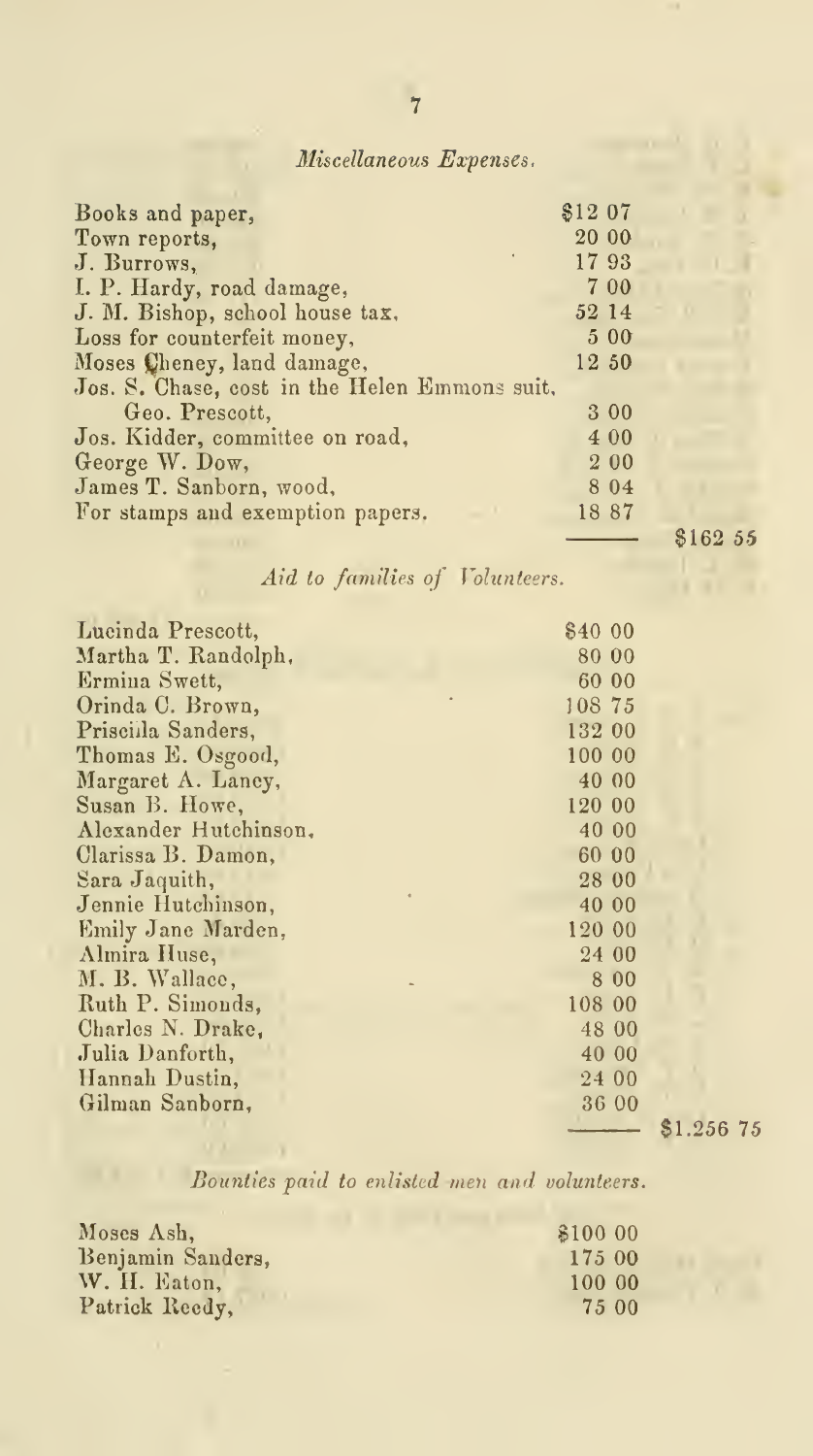| C. G. Jenness,      | 100 00 |
|---------------------|--------|
| L. F. Hoyt.         | 100 00 |
| F. W. Belcher,      | 210 00 |
| T. E. Peabody,      | 210 00 |
| C. H. Marden,       | 275 00 |
| H. O. Hill,         | 275 00 |
| Stillman Clark,     | 275 00 |
| Merrill Simonds,    | 225 00 |
| Moses Dustin,       | 120 00 |
| Eugene Danforth     | 185 00 |
| Samuel Mann,        | 200 00 |
| Charles Gettings,   | 200 00 |
| William J. Mallory, | 200 00 |
| Stephen M. Willey,  | 725 00 |
| Charles H. Clement, | 700 00 |
| Russel R. Cochrane, | 350 00 |
| Orren Wallace,      | 300 00 |
| H. L. Ingalls,      | 200 00 |
| S. D. Huse,         | 200 00 |
|                     | 255000 |

 $\bar{t}$ 

```
$5,500 00
```
bi I

Substitutes put in by Sanborn & Rollins.

| For J. T. Sanborn, | \$975 00        |  |
|--------------------|-----------------|--|
| S. K. Mason,       | 1.000 00        |  |
| S. W. Swett,       | 1.025 00        |  |
| J. M. Bishop,      | 1.000 00        |  |
| J. P. Dustin,      | 1.000 00        |  |
| David Mason,       | 1.010 00        |  |
| Milo Fellows,      | 975 00          |  |
| Woodbury Sleeper,  | 940 00<br>31 11 |  |
| L. W. Fling,       | 950 00          |  |
| O. F. Morse,       | 600 00          |  |
| W. C. Goodwin,     | 940 00          |  |
| B. L. Wells,       | 1.000 00        |  |
| C. W. Wells,       | 1.000 00        |  |
| G. M. Cavis.       | 1.090 00        |  |
| D. P. Prescott,    | 1.075 00        |  |
| M. W. Favor.       | 1.135 00        |  |
| Levi N. Heath,     | 1.100 00        |  |
| G. W. White,       | 1.100 00        |  |
|                    | \$17.915 00     |  |

On Notes and Debts of the Town.

| Clark Merrill, interest, | \$3 00   |
|--------------------------|----------|
| A. J. Crockett, note,    | 1.097 10 |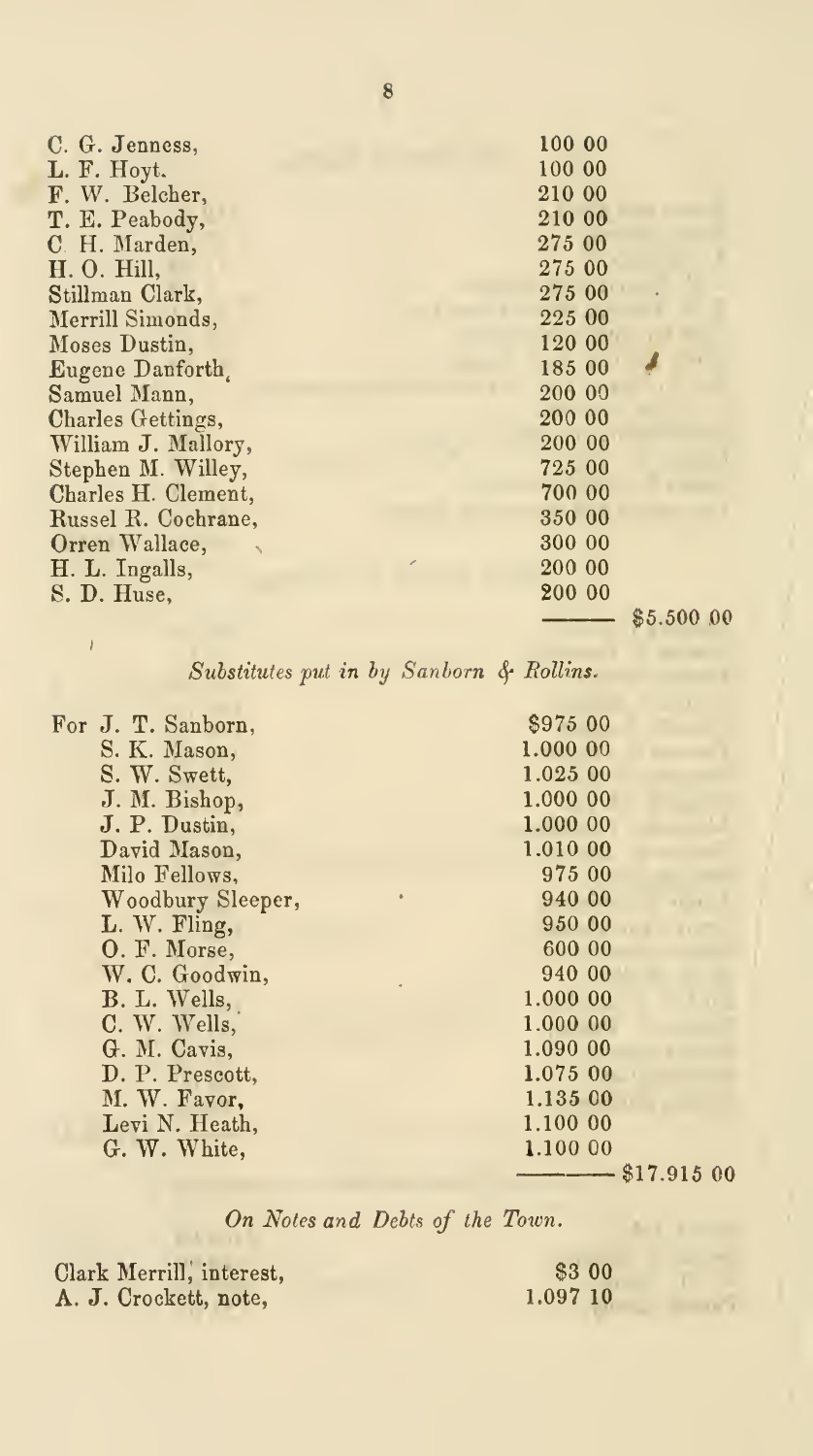David Harris, interest, 24 72<br>
J. M. R. Emmons, note, 207 65 **J. M. R. Emmons, note, 307 65<br>
J. C. Draner, note, 307 65** J. C. Draper, note, 1.080 16<br>
Joseph Cass. interest. 67 00 Joseph Cass, interest, 57 00 Levi Roby, interest, S. H. Rollins, note, 204 00<br>
S. S. Fellows. 2.308 83 S. S. Fellows, Ira S. Chase, 1.889 55 Orpha Sleeper, 321 41<br>A. D. Locke. 508 25 A. D. Locke, G. W. Dow, 402 00, 402 00, 402 00, 402 00, 402 00, 402 00, 403 00, 403 00, 403 00, 403 00, 403 00, 40 David C. Sleeper,  $Sara N. Roby,$  50 00 Interest on bank notes, 31 50 O. F. Morse, 1.200 00 S. K. Mason, 244 06

 $-$  \$10.077 60

Paid Out.

| For State and County taxes, | \$1.84150 |
|-----------------------------|-----------|
|                             |           |
| Abatement of taxes,         | 83 42     |
| School money,               | 769 78    |
| Highways and bridges,       | 300 70    |
| Support of the poor,        | 412 37    |
| Town officers's bills,      | 738 90    |
| Miscellaneous,              | 162 55    |
| State aid,                  | 1.256 75  |
| Volunteers,                 | 5.500 00  |
| Substitutes,                | 17.915 00 |
| On notes,                   | 10.077 60 |
|                             | 839.05856 |
| In collector's hands,       | 933 00    |

Estimated Debts of the Town.

| F. Bartlett,                 | \$177 36 |
|------------------------------|----------|
| M. C. Mudgett,               | 232 19   |
| J. M. R. Emmons,             | 402 00   |
| William Green,               | 392 67   |
| Mrs. J. M. Fellows,          | 212 00   |
| Miss Crawford,               | 578 74   |
| Levi Bartlett,               | 637 64   |
| O. P. Gurdy,                 | 520 79   |
| Samuel Smith,                | 115 73   |
| Joseph Cass,                 | 461 25   |
| M. J., D. P. & A. D. Nelson, | 230 34   |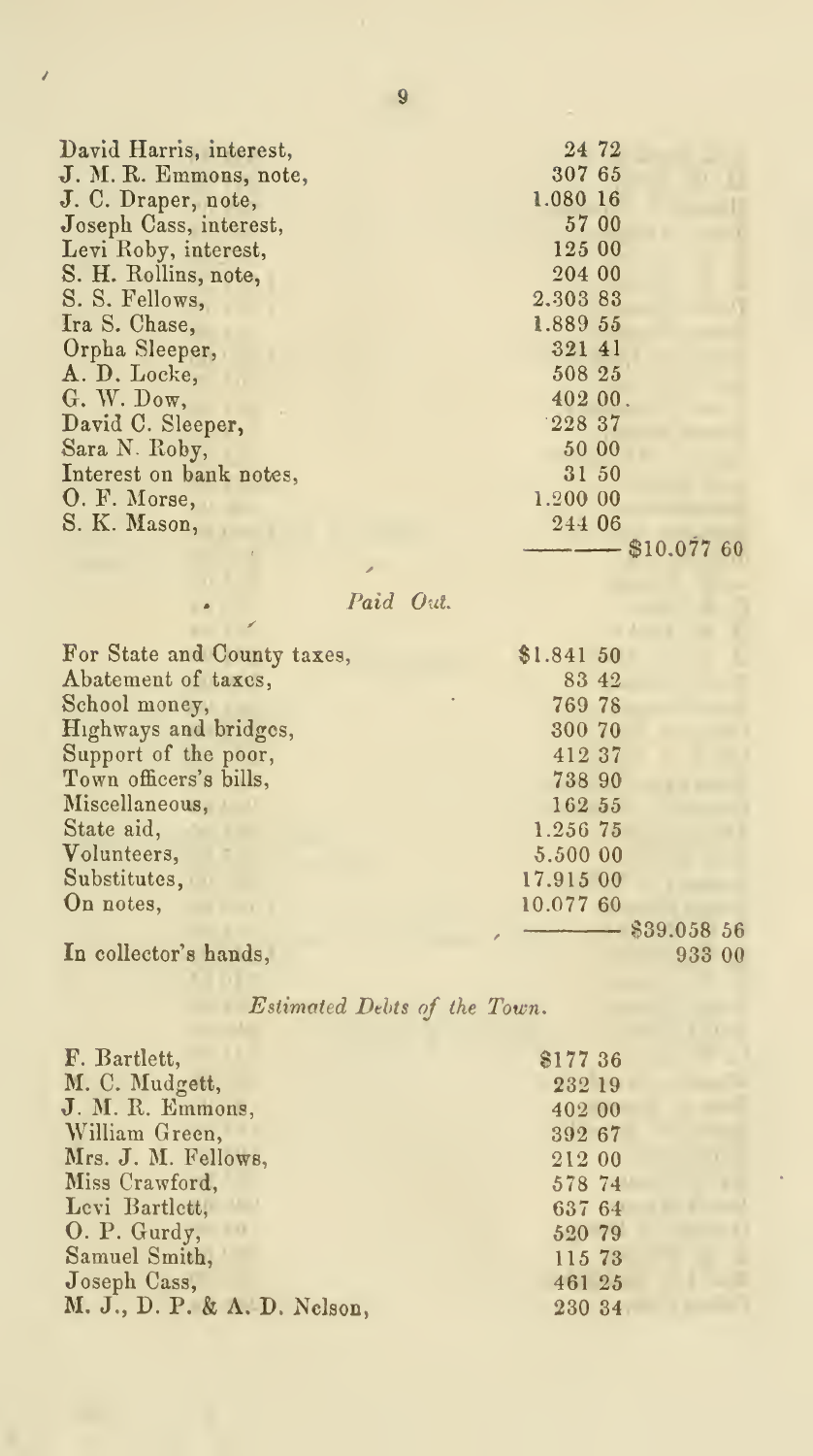| Jane Bartlett,        | 921 35    |  |
|-----------------------|-----------|--|
| M. W. Haley,          | 967 35    |  |
| Horace M. Emmons,     | 228 09    |  |
| John Hastings,        | 385 41    |  |
| E. W. Cheney,         | 107 06    |  |
| J. C. Draper,         | 1.107 70  |  |
| David Mason,          | 1.107 70  |  |
| Moses Merrill,        | 53 53     |  |
| Nathaniel Batchelder, | 1.070 60  |  |
| Levi Nelson,          | 10759     |  |
| Peter Whittemore,     | $214\;12$ |  |
| Hiram Heath,          | 214 12    |  |
| John T. Whittemore,   | 107 05    |  |
| Levi Roby,            | 2.517 19  |  |
| Amos Brown,           | 898 99    |  |
| Gustavus Bartlett,    | 1.062 65  |  |
| John F. Cass,         | 230 34    |  |
| n. B. Fowler,         | 205 00    |  |
| C. N. Drake,          | 173 34    |  |
| H. W. Drake,          | 231 08    |  |
| D. S. Hutchinson,     | 231 08    |  |
| H. A. Fellows,        | 109 00    |  |
| Amos Damon.           | 231 08    |  |
| Oliver P. Hall,       | 213 06    |  |
| Oliver S. Hall,       | 213 06    |  |
| Mary Jane Fellows,    | 210 00    |  |
| George M. Fellows,    | 210 00    |  |
| Eben Kendall,         | 104 00    |  |
| S. S. Fellows,        | 587 00    |  |
| Amanda J. Rollins,    | 1.035 00  |  |
| Aaron Sleeper,        | 1.138 00  |  |
| B. Q. Fellows,        | 621 00    |  |
| E. W. Cheney,         | 1.240 00  |  |
| E. W. Cheney,         | 516~35    |  |
| Daniel Sleeper,       | 82 60     |  |
| David Calley,         | 310 50    |  |
| C. N. Drake,          | 144 90    |  |
| Ebenezer Kendall,     | $103\,50$ |  |
| Wm. J. Muzzey,        | 6195      |  |
| Moses W. Merrill,     | 312 59    |  |
| Rufus Eaton,          | 103 25    |  |
| David Mason,          | 825 00    |  |
| David Mason,          | 928 00    |  |
| George W. Berry,      | 61 80     |  |
| B. Q. Fellows,        | 412 00    |  |
| David S. Follansbee,  | 206 00    |  |
| Calvin Cass,          | 231 62    |  |
|                       |           |  |

| 35                               |
|----------------------------------|
| $35\,$                           |
| 09                               |
| 41                               |
| $\overline{06}$                  |
|                                  |
| 70                               |
| 70                               |
| 53                               |
| 60                               |
| 59                               |
|                                  |
| $12\,$                           |
| 12                               |
| 05                               |
| 19                               |
| 99                               |
| 65                               |
|                                  |
| 34                               |
| 0 <sub>0</sub>                   |
| 34                               |
| 08                               |
| 08                               |
|                                  |
| 0 <sub>0</sub>                   |
| 08                               |
| 06                               |
| 06                               |
| 0 <sub>0</sub>                   |
| 0 <sub>0</sub>                   |
|                                  |
| 0 <sub>0</sub>                   |
| 0 <sub>0</sub>                   |
| 00                               |
| 0 <sub>0</sub>                   |
| 0 <sub>0</sub>                   |
|                                  |
| 0 <sub>0</sub>                   |
| 35                               |
| 60                               |
| 50                               |
|                                  |
| 90                               |
|                                  |
| 50                               |
| 95                               |
| 59                               |
| $\overline{25}$                  |
| 0 <sub>0</sub>                   |
| 0 <sub>0</sub>                   |
| 80                               |
|                                  |
| 0 <sub>0</sub><br>0 <sub>0</sub> |
|                                  |

 $\epsilon$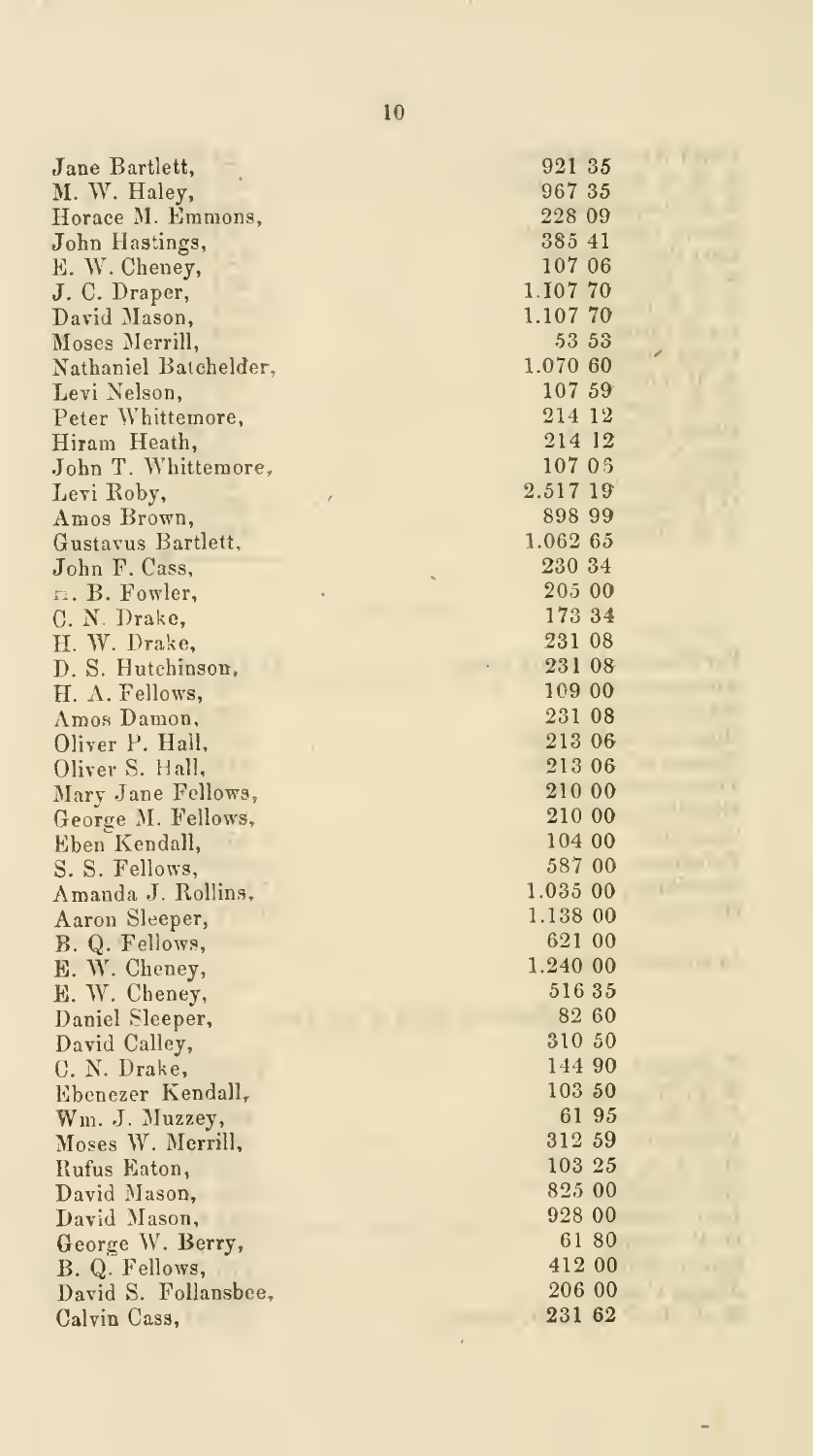| Harriet Whittemore,<br>Clark Merrill,<br>O. S. Hall,<br>Luther C. Bailey,<br>Mrs. J. Bailey,<br>B. F. Robinson,<br>Calvin Swett,<br>Woodbury Sleeper,<br>A. D. Locke,<br>S. K. Mason,<br>J. G. Currier,<br>O. F. Morse,<br>Cynthia Peaslee,<br>Mechanicks Bank, | 130 56<br>102 00<br>102 00<br>50 88<br>10175<br>279 77<br>334 75<br>244 20<br>825 33<br>301 50<br>1.000 00<br>274 40<br>505 00<br>1.735 00 |                           |  |
|-----------------------------------------------------------------------------------------------------------------------------------------------------------------------------------------------------------------------------------------------------------------|--------------------------------------------------------------------------------------------------------------------------------------------|---------------------------|--|
| Due D. Y. Emmons and F. Kidder,                                                                                                                                                                                                                                 |                                                                                                                                            | $-$ \$32.300 46<br>200 00 |  |
| Unpaid order,                                                                                                                                                                                                                                                   |                                                                                                                                            | 400 00                    |  |
|                                                                                                                                                                                                                                                                 |                                                                                                                                            | \$32.900 46               |  |
|                                                                                                                                                                                                                                                                 | Due the town.                                                                                                                              |                           |  |
| From New Hampshire,<br>United States,<br>Collector,                                                                                                                                                                                                             | \$500 00<br>3.006 00<br>933 00                                                                                                             | \$4.439 00                |  |
| Balance against the town,<br>From the State, aid to families,                                                                                                                                                                                                   |                                                                                                                                            | \$28.461 46<br>1.266 75   |  |
| Also a demand against O. F. Fowler, which he<br>refuses to pay, of                                                                                                                                                                                              |                                                                                                                                            | \$27.204 71<br>\$2500     |  |
|                                                                                                                                                                                                                                                                 | LEVI BARTLETT,<br>JAMES T. SANBORN, $\int$ of Bristol.                                                                                     | <i>Selectmen</i>          |  |

March 4, 1865.

11

 $\bar{\bar{z}}$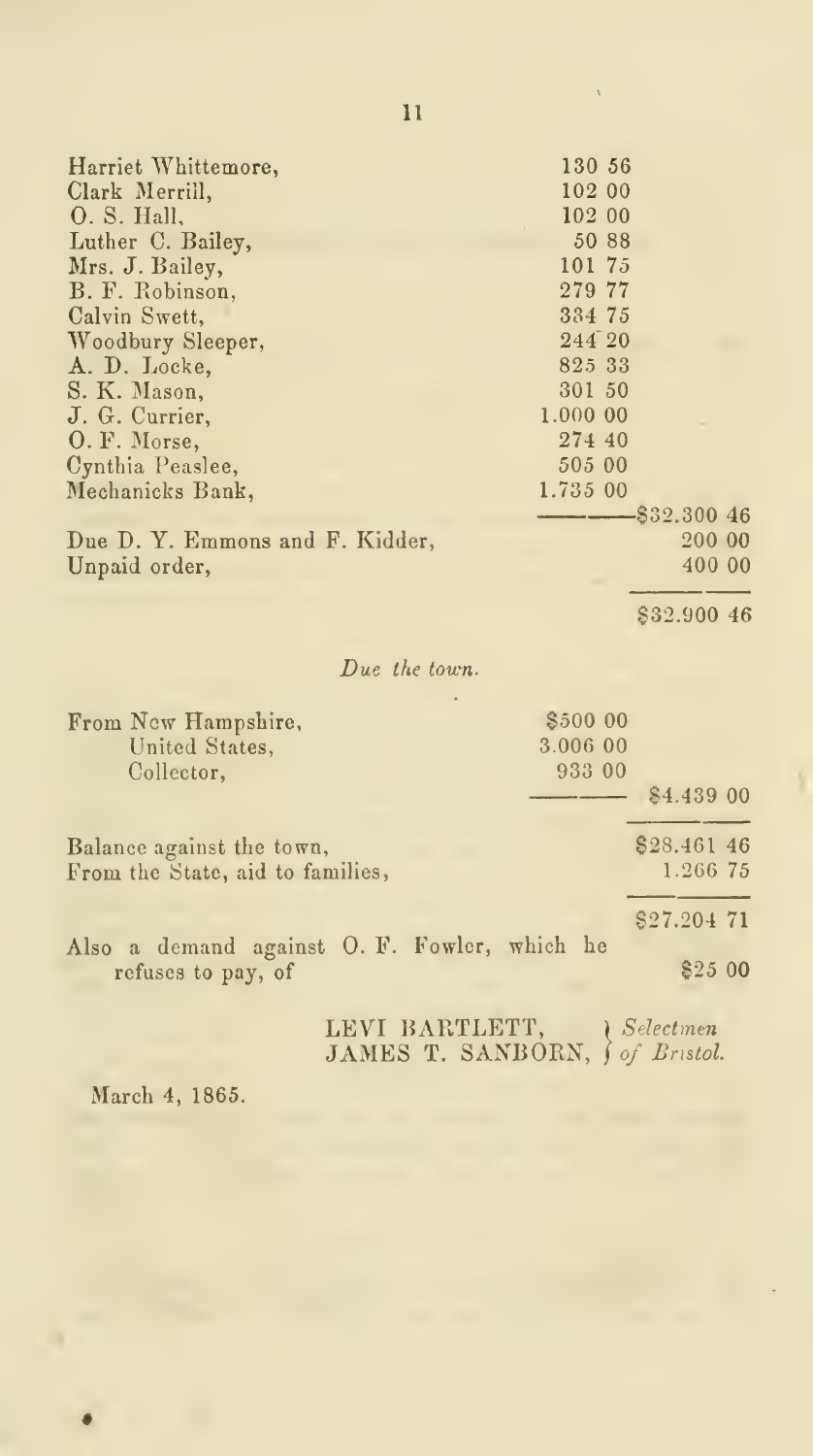

 $\mathcal{L}$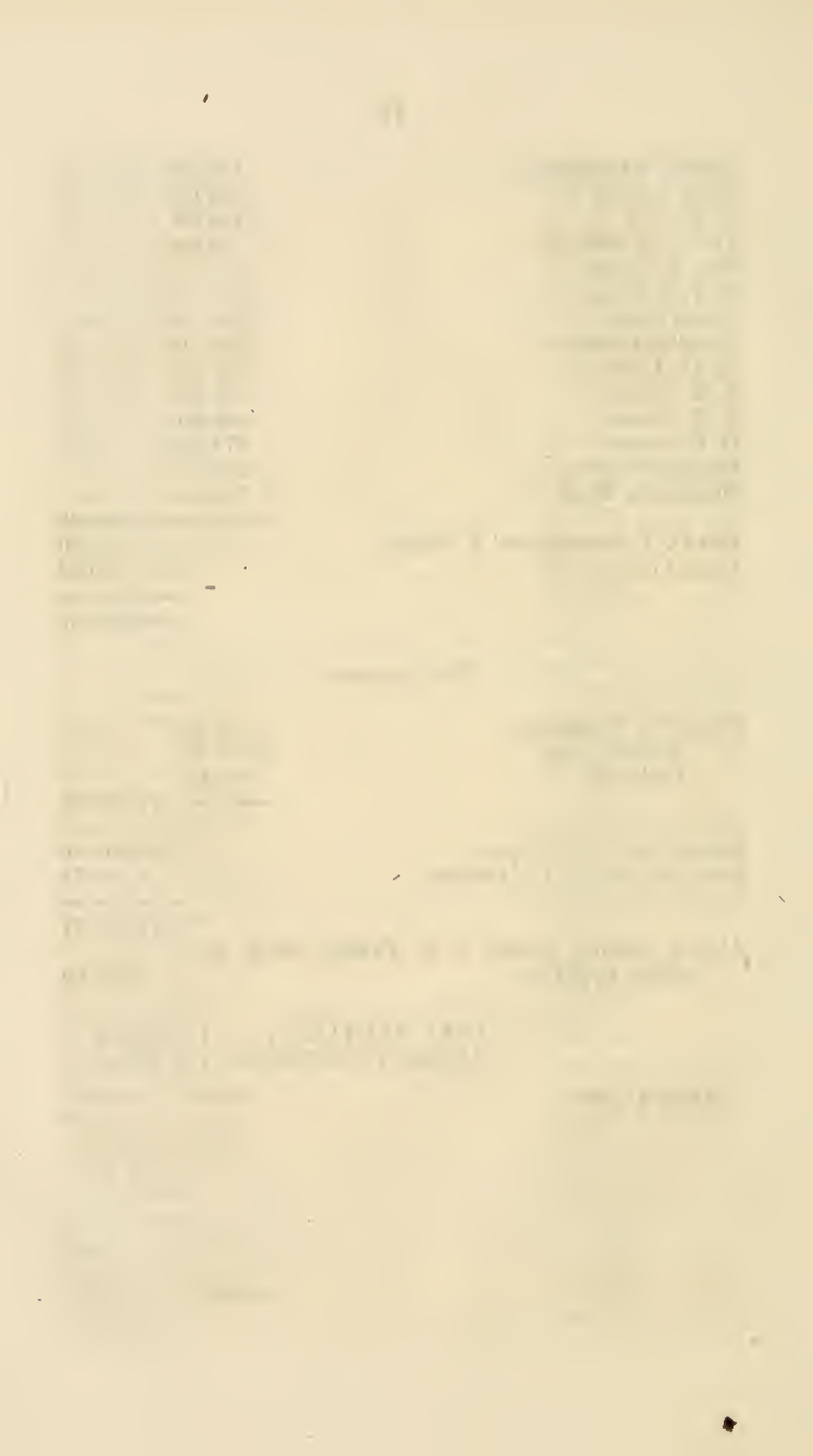## Superintending School Committee's Report,

 $\sum_{i=1}^n \alpha_i$ 

In compliance with the requirements of law, the Superintending School Committee submits the following

#### REPORT:

#### DISTRICT NO. 1.

A fall term of 10 weeks was taught by Miss Mary E. Patten. At my first visit the school appeared well, and the teacher seemed interested in, and well qualified for the duties of the school room. The closing examination was prevented by the illness of the teacher, but I learn the school was decidedly successful.

#### DISTRICT NO. 2.

<sup>I</sup> found this school in session, at the time of my appointment as committee, in charge of Miss Helen S. Locke. This was Miss Locke's third successive term in the same district, and she well sustained her previous reputation of being a thorough and accomplished teacher.

The second term was commenced by Miss Narcissa T. Nutter, who re mained but a short time in consequence of the illness and death of a sister. The remainder of the term was taught by Miss Sara M. C. Musgrove. The order was good, and the improvement satisfactory.

Miss Nutter was employed for the third term, but she did not succeed in maintaining good order. <sup>I</sup> dismissed the scholar who was the most troublesome, but that did not remedy the difficulty. The teacher tried hard but lacked the power to govern so difficult a school. She was sick and left the school at the end of the seventh week, without notifying me of its close. Consequently there was no closing examination, and <sup>I</sup> am unable to speak of the advancement made.

The fourth term was taught by Miss Sara M. C. Musgrove, who soon brought order out of chaos, and she succeeded in her determination to make this one of the very best schools in town. The advancement was rapid and the instruction thorough. The town needs the services of more such teachers.

#### DISTRICT NO. 3.

The summer term of 8 weeks, and the fall term of 74 weeks, were taught by Miss Julia A. Wallace. The same teacher was employed dur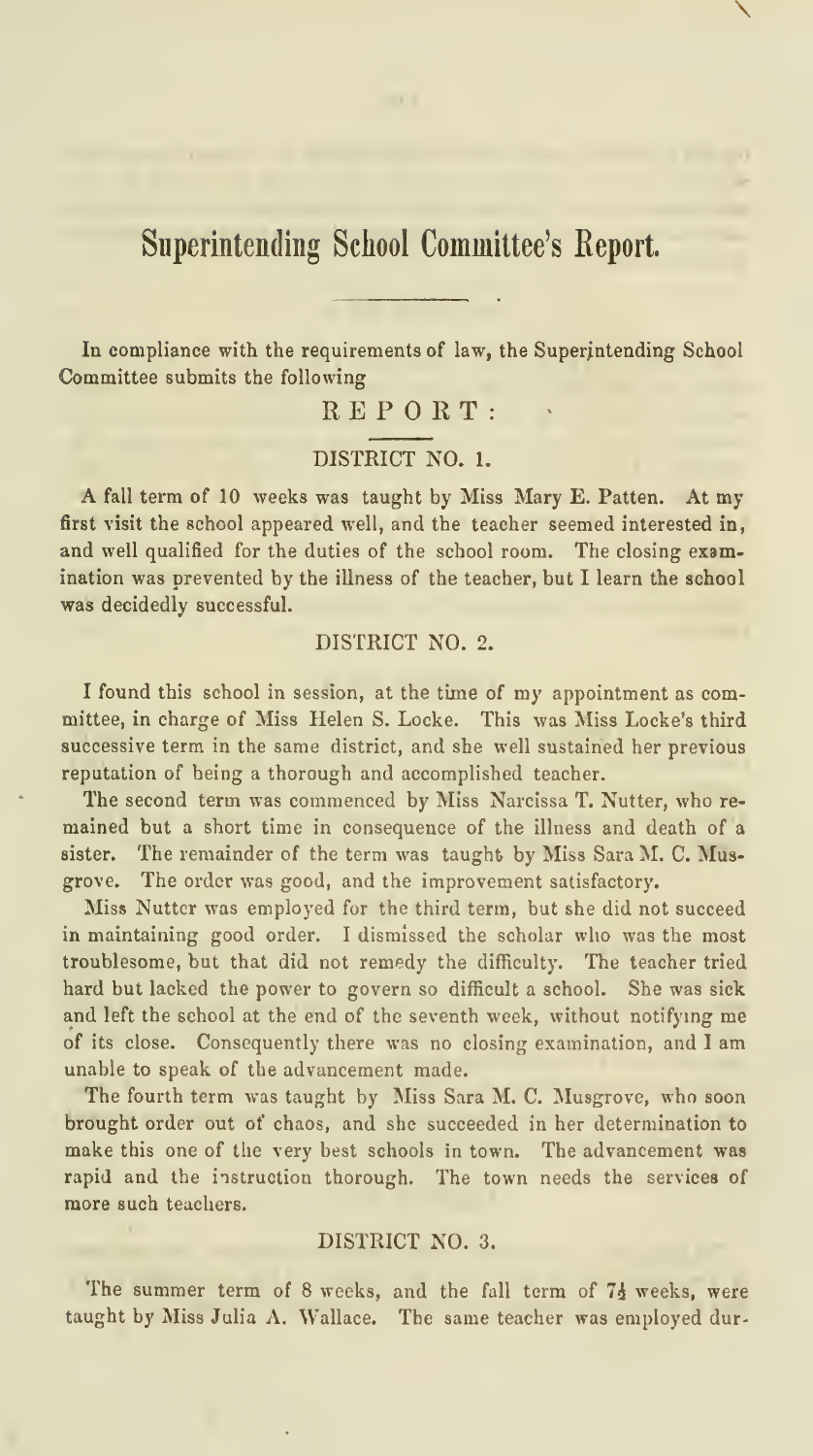ing the preceeding year, and no time was lost in becoming acquainted with the want and requirements of the school, as is necessarily the case with a new teacher. The school was well conducted in every respect. and no school in town, passed a better examination than this at the close of the fall term.

#### DISTRICT NO. 4.

A summer term of <sup>7</sup> weeks. The teacher, Miss Angie M. Yeaton, had taught the same school during the preceeding year with good success, and <sup>I</sup> think the district acted wisely in securing her services again. The frequent change of teachers is an evil in our schools which ought to be remedied. <sup>I</sup> found here a good teacher, a school house, of which the district may justly be proud, good scholars, and in fact all the elements of a good school. <sup>I</sup> hardly need say that this was one of the best schools in town.

Miss Addie H. Emmons taught the winter term. <sup>I</sup> will only sav that the previous good reputation of the teacher and of the school, was fully sustained.

#### DISTRICT NO. 5.

One term of 9 weeks was taught by Miss Josephine Moore. Some of the closing exercises, especially the recitation of Scripture, were very creditable ; but as <sup>a</sup> whole the school did not equal my expectations. The order was not as good nor the instruction as thorough as the great experience and high reputation of the teacher, had led me to expect.

#### DISTRICT NO. 6.

The summer term of 6 weeks, was taught by Miss M. Frances Stewart. This was her first experience as a teacher, but she succeeded well. The school was orderly, and the improvement all that could be expected in so short a term. Miss Stewart is enthusiastic in her vocation, and experi ence will make her an excellent teacher.

The winter term was taught by Miss Nella T. Burleigh. The order was good, the instruction thorough, and the closing examination showed good advancement in the branches taught.

#### DISTRICT NO. 7.

The sum total of schooling in this district for the year, was one term of 4 weeks, taught by Miss Anna M. Mitchell. <sup>I</sup> was not notified of the time it closed, and consequently visited the school but once.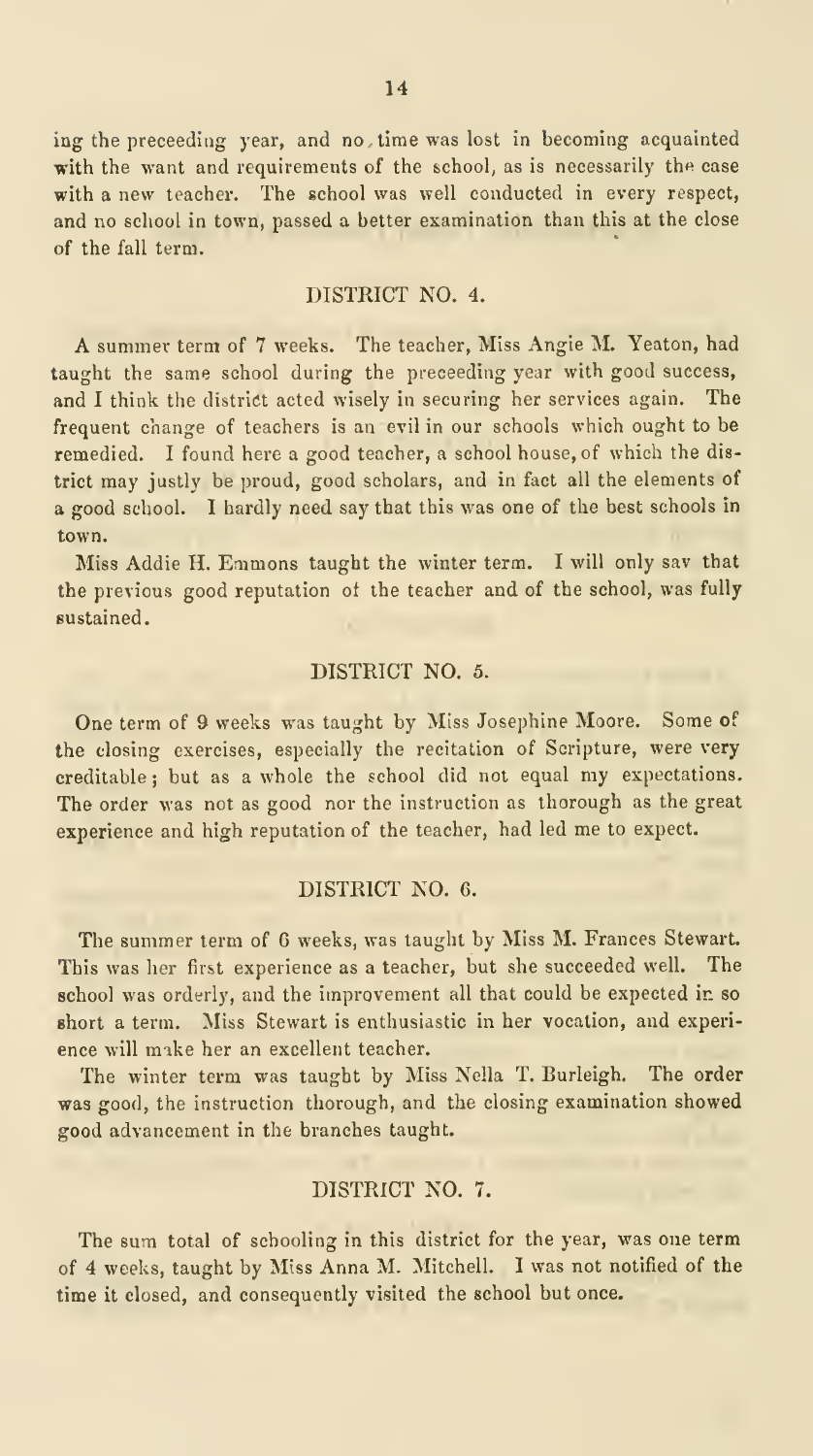#### DISTRICT NO. 8.

One term, taught by Miss Emma A. Sibley. There was same trouble in this school near the close of the term, but as I was not called upon by either party to investigate the matter, <sup>I</sup> cannot speak from personal knowledge in regard to it. But if <sup>I</sup> am not misinformed in regard to the facts, the trouble was caused more by ill feeling between some of the parents, than by any fault on the part of the teacher. One party seek ing to prejudice the teacher against some of the scholars, and the other by not sustaining the teacher, in her efforts to maintain good order. It is an old and true maxim that the parents rule the school. The scholars who remained during the term, made good improvement.

#### DISTRICT NO. 9.

The summer term was taught by Miss Mary A. Locke. This was her first school, but she succeeded in making it pleasant and profitable.

Miss Sarah G. Sumner taught the winter schooL This was a good school, one of the best that <sup>I</sup> have visited during the year.

#### DISTRICT NO. 10.

The summer term was taught by Miss Addie C. Leavitt, a teacher of much experience. She worked hard, but did not succeed in giving entire satisfaction, still the order was quite good, and some improvement was manifested.

The second term was taught by Miss Hattie E. Darling. Miss Darling stands deservedly high as a teacher. The order was excellent, and tho rough progress was made.

The third term by the same teacher, was not quite so successful. This was due in part to the teacher's putting the school in charge of another teacher for a few days while she was absent in consequence of illness. Several of the larger scholars absented themselves from the closing ex amination which detracted very much from its interest.

#### DISTRICT NO. 11.

The summer and winter schools were both taught by Miss Enma H. Dolloff, who was without any previous experience as a teacher. She succeeded well. The order was good, the instruction thorough, and improvement was made each term.

LEVI D. JOHNSON, Superintending School Committee. Beistol, March 7, 1865.